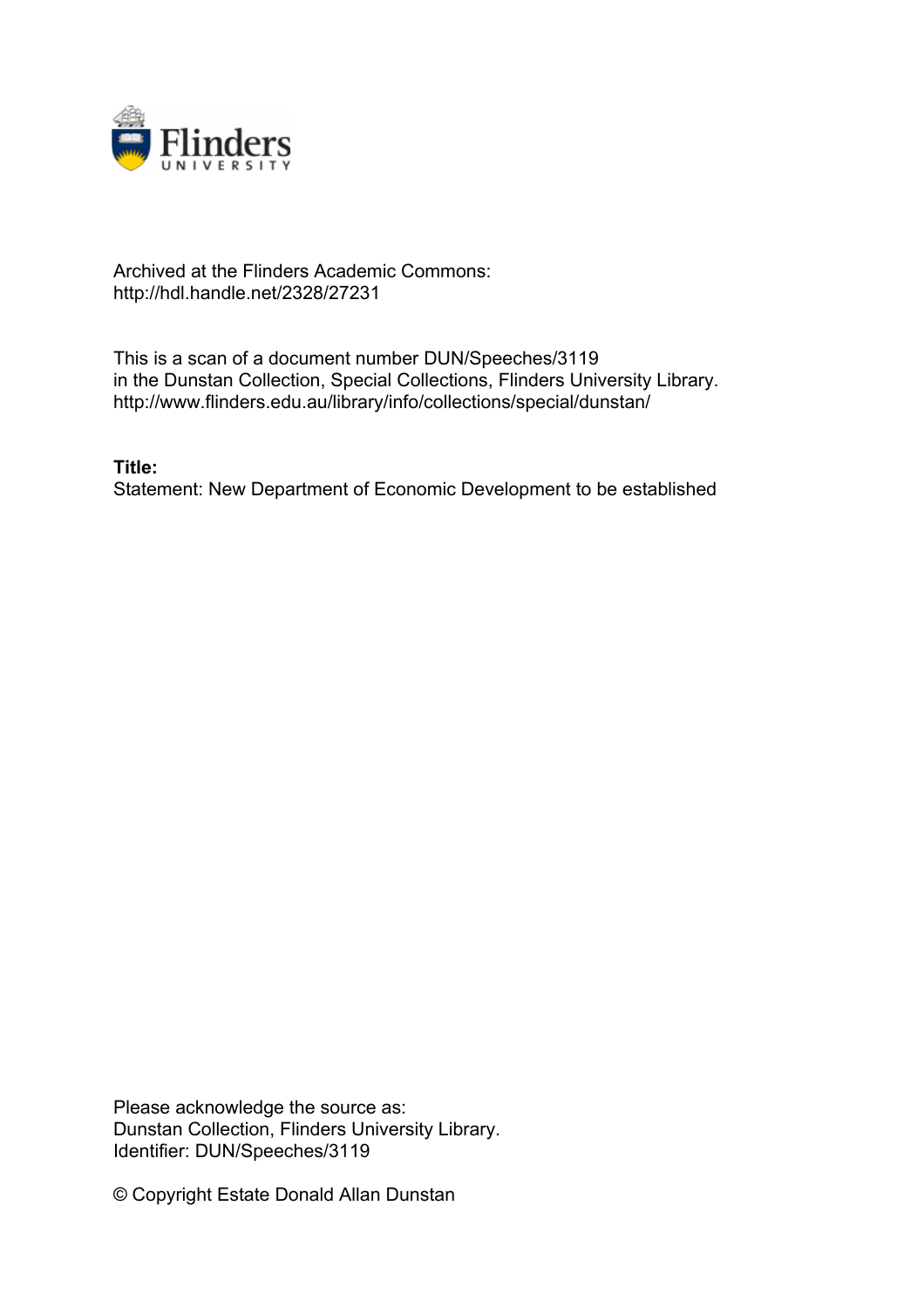*\*>lt<3 <ILK3* 



STATEMENT

from the Premier

Date December 9...1976 Embargo...12.midnight

**State Administration Centre, Victoria Square, Adelaide, South Australia 5001 228 4811** 

## NEW DEPARTMENT OF ECONOMIC DEVELOPMENT TO BE ESTABLISHED

A new Department of Economic Development is to be established in South Australia, the Premier, Mr. Dunstan announced today.

The Department will have the overall responsibility of assisting industrial growth and diversification within South Australia and also the co-ordination of the resources of the State's major financial institutions.

The Department of Economic Development will be responsible to the Premier and will include the Trade and Development Division and the Economic Intelligence Unit now in the Premier's Department. The Economic Intelligence Unit will be renamed the Economic Division. A new Overseas Trade Division will be established to co-ordinate and service South Australia's overseas trade efforts.

The head of the new department will be the Director General of the Premier's **i**  Department, Mr. R.D. Bakewell, who will take up his new appointment in ^^anuary.

Mr. Dunstan said the establishment of the Department of Economic Development was a particularly important step for South Australia.

"Economic management and planning are vital to the future prosperity of our State. The Government is concerned to ensure that the State's need to diversify its industrial capacity to create job opportunities and steady growth is realised through the most efficient and rational use of the total resources of the State.

"The Department will provide those vital economic forecasting and co-ordinating services both to the Government and to industry.

"It will work very closely with industry to attract new companies and organisations to our State and will also work to ensure that the range of Government activities is understood by, and suited to, industry and commerce.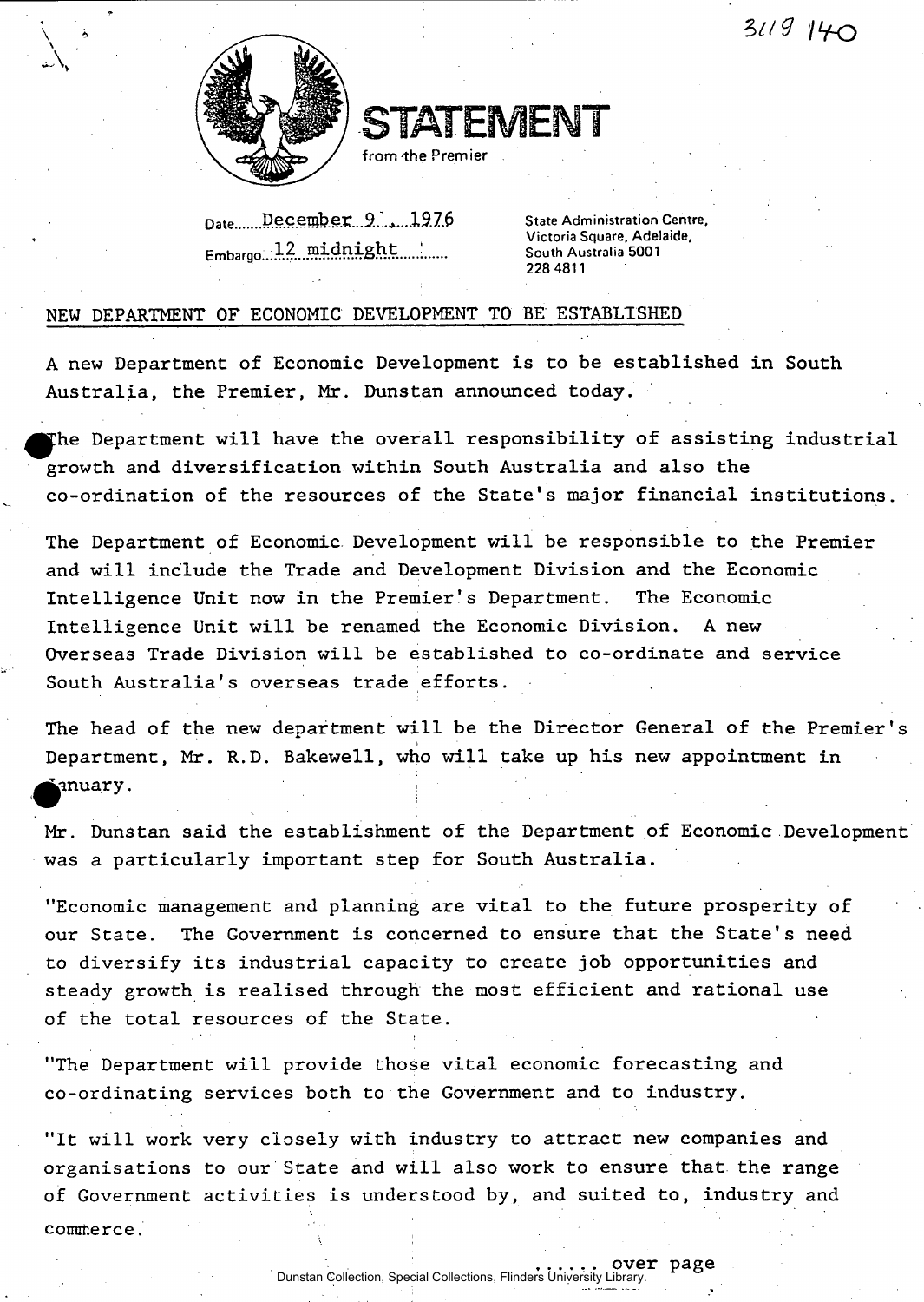VAs well, the Department of Economic Development will work with industry and trade unions to assess the impact of Federal Government economic management policies and will seek to ensure that Federal Government policies do not interfere with or harm present or future industry in our State.

 $-2$  -

"Mr. Bakewell will retain his positions on the Boards of the State Bank, The Savings Bank of South Australia, The South Australian Government Insurance Commission and the companies which are carrying out the South Australian Government's activities in Malaysia.

"In this new position Mr. Bakewell will continue to be a very significant .advisor to me and to the Government. As permanent head of the Premier's Department he has worked very hard and very successfully particularly in areas relating to financial and economic matters.

"He is a widely respected and extremely energetic and innovative administrator but the workload of being both head of the Premier's Department and of developing and carrying out. Government policies to strengthen South Australia's economic base is too great for any one permanent head.

"Twelve months ago I said that Mr. Bakewell would be relinquishing his position as Permanent Head of my Department to concentrate full time on these matters and, since then, the Government has decided that the economic development of the State required a separate, compact, but highly professional department.

"One of the major concerns of the Department will be to increase our overseas trade to provide new markets "for South Australian companies and, from these new markets, stability of employment in our own State. ventures in Malaysia and Libya are going exceptionally well and we have very good prospects in Algeria.

"In fact, our unique relationships with Malaysia and their obvious benefits both to our State and to Malaysia have now been recognised by the Commonwealth Secretariat in London which has asked Mr. Bakewell to be a member of the Commonwealth Team of Industrial Specialists which devises and recommends practical measures for industrial co-operation between Commonwealth countries.